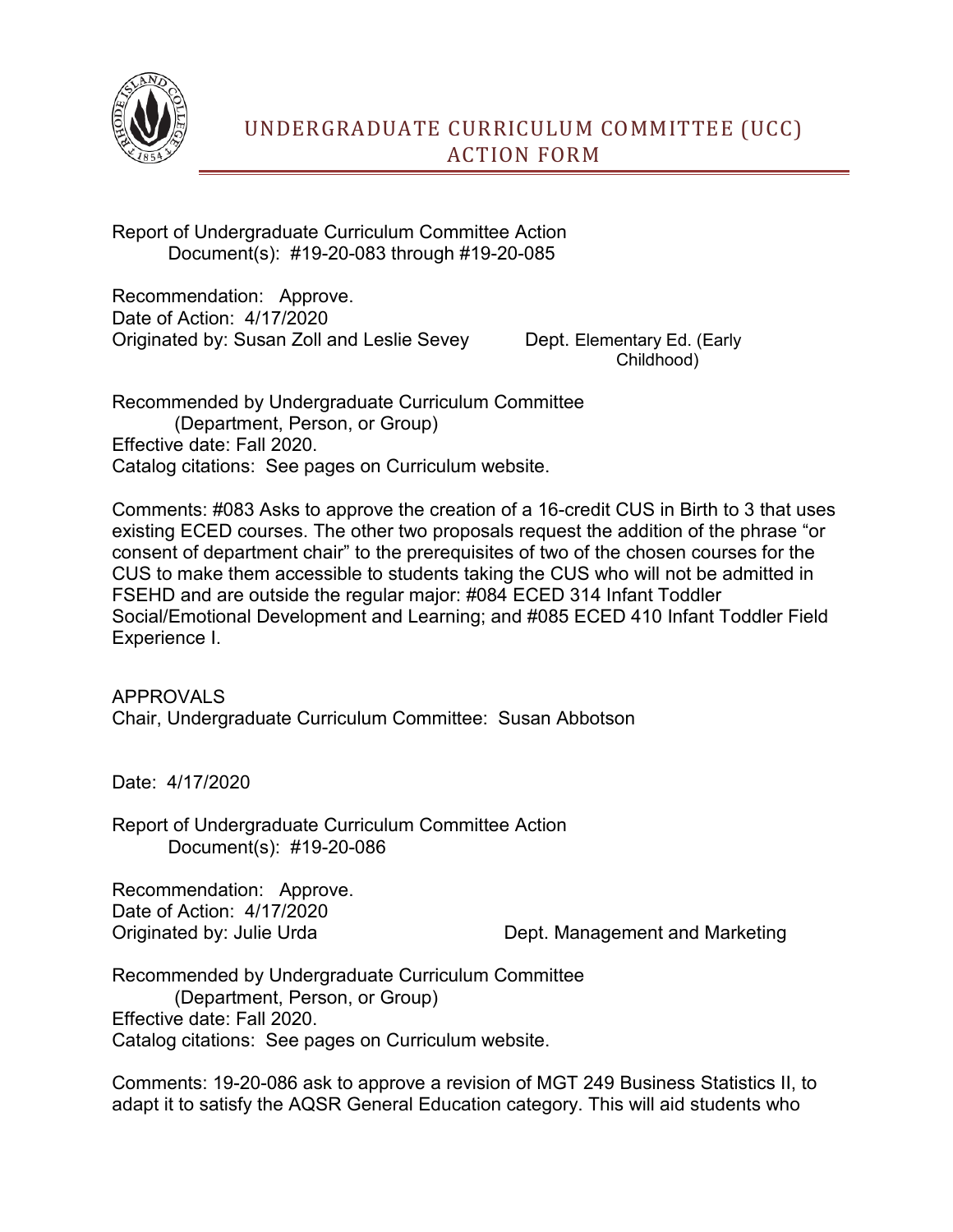transfer in with MATH 240 to satisfy their MATH 238 program requirement (which would usually satisfy the AQRS distribution).

APPROVALS Chair, Undergraduate Curriculum Committee: Susan Abbotson

Date: 4/17/2020

Report of Undergraduate Curriculum Committee Action Document(s): #19-20-087 to #19-20-088

Recommendation: Approve. Date of Action: 4/17/2020 Originated by: Matt Duncan and Aaron Smuts Dept. Philosophy

Recommended by Undergraduate Curriculum Committee (Department, Person, or Group) Effective date: Fall 2020. Catalog citations: See pages on Curriculum website.

Comments: 19-20-087 ask to approve the creation of three new cross-disciplinary concentrations within the Philosophy major, beyond the current standard major (which is also being slightly revised and raised by one credit to 32. The concentrations will be: Knowledge and Reality (31-33 credits); Ethics and Society (31-33 credits), and History of Philosophy (32-33 credits). #088 Asks to approve the creation of a new 4 credit course PHIL 354 Continental Philosophy for use in all Philosophy programs.

APPROVALS Chair, Undergraduate Curriculum Committee: Susan Abbotson

Date: 4/17/2020

Report of Undergraduate Curriculum Committee Action Document(s): #19-20-089 to #19-20-142

Recommendation: Approve. Date of Action: 4/17/2020 Originated by: Eric Hall Dept. Biology and Health Science

Recommended by Undergraduate Curriculum Committee (Department, Person, or Group) Effective date: Fall 2020. Catalog citations: See pages on Curriculum website.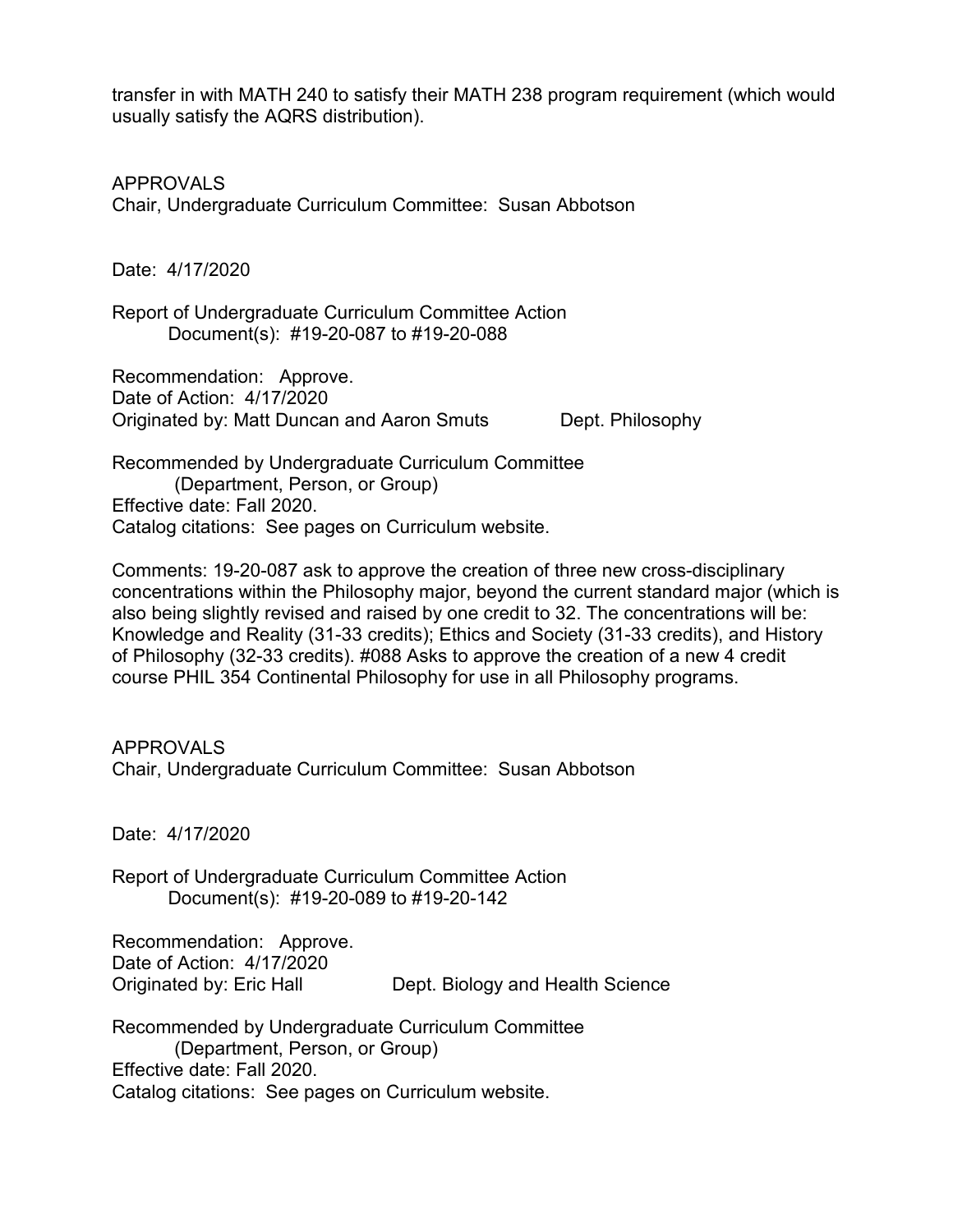Comments: #19-20-089 Asks to approve revisions to all of the Medical Imaging programs to better standardize and be able to structure them more effectively and increase the efficiency of content delivery; there will be the addition of several MEDI courses that will now be common to all the concentrations; these include MEDI 203, 205, MEDI 308 (which will also replace COMM 338 in the programs), MEDI 309, MEDI 410, and MEDI 463, also the credits for MEDI 255 will be increased. The Radiologic Technology concentration will be retitled Radiography, and all RADT course switched to RAD for their prefix to match current trends. To avoid confusion with the currently running programs, most courses will be created anew with new numbers, the few that are being revised using the same number have already been taken by the current cohort. Total credits will go up on three of these but will remain within guidelines due to Cognates double-counting with Gen Eds.

#090 revises DMS 305 Foundations of Diagnostic Medical Sonography, to change content, course title, prerequisite, when offered, and credits to more fully represent the general background in the discipline needed at this foundational stage. #091 revises DMS 306 Sonographic Physics and Instrumentation, to change content, course title, when offered and credits, and #094 revises DMS 312 Sonographic Women's Imaging, that will change content, title, description, and prerequisite. The other DMS courses are all "new" (essentially a better repackaging of the old ones): #092 DMS 308 Abdominal and Small Parts Sonography, #093 DMS 309 Clinical Education I, #095 DMS 313 Clinical Education II, #096 DMS 431 Obstetrical Sonography, #097 DMS 432 Vascular Sonography, #098 DMS 433 Clinical Education III, #099 DMS 434 Advanced Procedures in Diagnostic Medical Sonography, #100 DMS 435 Registry Review and #101 Approve the creation of DMS 436 Clinical Education IV

#102-112 are all "new" courses for MRI, respectively: MRI 302 Foundations of Magnetic Resonance Imaging, MRI 303 Procedures I, MRI 304 Physical Principles I, MRI 305 Clinical Education I, MRI 306 Procedures II, MRI 307 Clinical Education II, MRI 431 Physical Principles II, MRI 432 Clinical Education III, MRI 433 Advanced Procedures in MRI, MRI 434 MRI Registry Review, and MRI 435 Clinical Education IV. #113-123 are all "new" courses for NMT, respectively: NMT 302 Foundations of Nuclear Medicine Technology, NMT 303 Nuclear Medicine Procedures I, NMT 304 Radiation Safety and Radiobiology, NMT 306 Nuclear Medicine Procedures II and Therapeutics, NMT 336 Clinical Education I, NMT 337 Clinical Education II, NMT 433 Radiopharmaceuticals in Nuclear Medicine, Approve the creation of NMT 434 Radiation Physics and Advanced Instrumentation, NMT 436 Clinical Education III, NMT 435 NMT Registry Review, and NMT 437 Clinical Education IV.

The RADT prefix is being updated to the newer RAD, so the new courses #124-135 will all have this prefix and they will be, respectively: RAD 331 Foundations of Radiography, RAD 332 Radiographic Procedures I, RAD 334 Principles of Radiography, RAD 336 Clinical Education I, RAD 333 Radiographic Procedures II, RAD 335 Radiation Physics, RAD 338 Clinical Education II, RAD 432 Advanced Principles and Radiobiology, RAD 433 Clinical Education III, RAD 434 Advanced Procedures in Radiography, RAD 435 Registry Review, and RAD 436 Clinical Education IV.

Proposals #136-142 deal with the MEDI courses, all are "new" with the exception of #138 which will revise the title of MEDI 255 Patient Care in Medical Imaging, as well as increase credits and contact time, and revise the description and prerequisite. The new courses are, respectively, MEDI 203 Complete Introduction to Medical Imaging, MEDI 205 Medical Terminology in Medical Imaging, MEDI 308 Professional Behavior in Medical Imaging, MEDI 309 Sectional Anatomy in Medical Imaging, MEDI 410 Pathology in Medical Imaging, and MEDI 463 Senior Seminar in Medical Imaging.

## APPROVALS

Chair, Undergraduate Curriculum Committee: Susan Abbotson